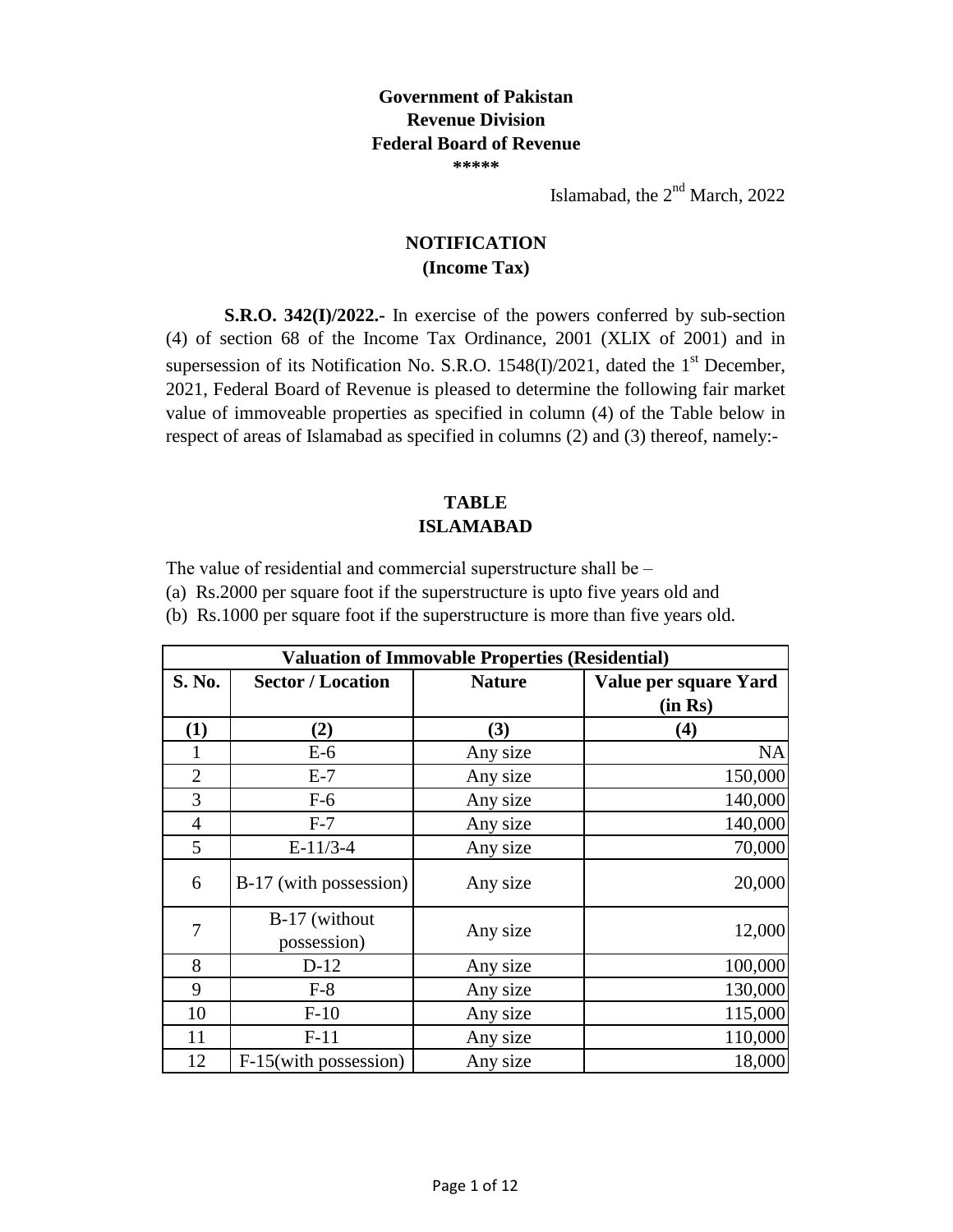|    | F-15(without               |          |         |
|----|----------------------------|----------|---------|
| 13 | possession)                | Any size | 10,000  |
| 14 | <b>Faisal Town Housing</b> | Any size |         |
|    | society                    |          | 15,000  |
| 15 | D-17 Housing society       | Any size | 25,000  |
|    | Fazaia Tarnol Housing      |          |         |
| 16 | society                    | Any size | 20,000  |
| 17 | F-17 MPCHS                 | Any size | 25,000  |
| 18 | $G-9$                      | Any size | 100,000 |
| 19 | $G-10$                     | Any size | 100,000 |
| 20 | $G-11$                     | Any size | 100,000 |
| 21 | $G-13$                     | Any size | 80,000  |
| 22 | $G-14/4$                   | Any size | 80,000  |
| 23 | $G-14/1, 2.3$              | Any size | 40,000  |
|    | Jammu & Kashmir            |          |         |
|    | <b>Cooperative Housing</b> |          |         |
| 24 | Society G 15               | Any size | 25,000  |
|    | Islamabad                  |          |         |
|    | G-17 supreme Court         |          |         |
| 25 | <b>Housing Society</b>     | Any size | 20,000  |
| 26 | <b>PECHS</b>               | Any size | 10,000  |
| 27 | Gandhara City              | Any size | 12,000  |
| 28 | $G-6$                      | Any size | 120,000 |
| 29 | $G-7$                      | Any size | 90,000  |
| 30 | $G-8$                      | Any size | 100,000 |
| 31 | $I-8$                      | Any size | 90,000  |
| 32 | $I-9$                      | Any size | 45,000  |
| 33 | $I-10$                     | Any size | 45,000  |
| 34 | $I-11$                     | Any size | 35,138  |
| 35 | $I-12$                     | Any size | 25,000  |
| 36 | $I-14$                     | Any size | 30,000  |
| 37 | $I-15$                     | Any size | 16,387  |
| 38 | $I-16$                     | Any size | 22,917  |
| 39 | Bahria Town Phase 1        | Any size | 34,000  |
| 40 | Bahria Town Phase 2        | Any size | 34,000  |
| 41 | Bahria Town Phase 3        | Any size | 34,000  |
| 42 | Bahria Town Phase 4        | Any size | 34,000  |
| 43 | Bahria Town Phase 5        | Any size | 34,000  |
| 44 | Bahria Town Phase 6        | Any size | 34,000  |
| 45 | Pakistan Town              | Any size | 18,000  |
| 46 | Ghouri Town                | Any size | 18,000  |
| 47 | Humak Town                 | Any size | 18,000  |
| 48 | Rawat                      | Any size | 16,000  |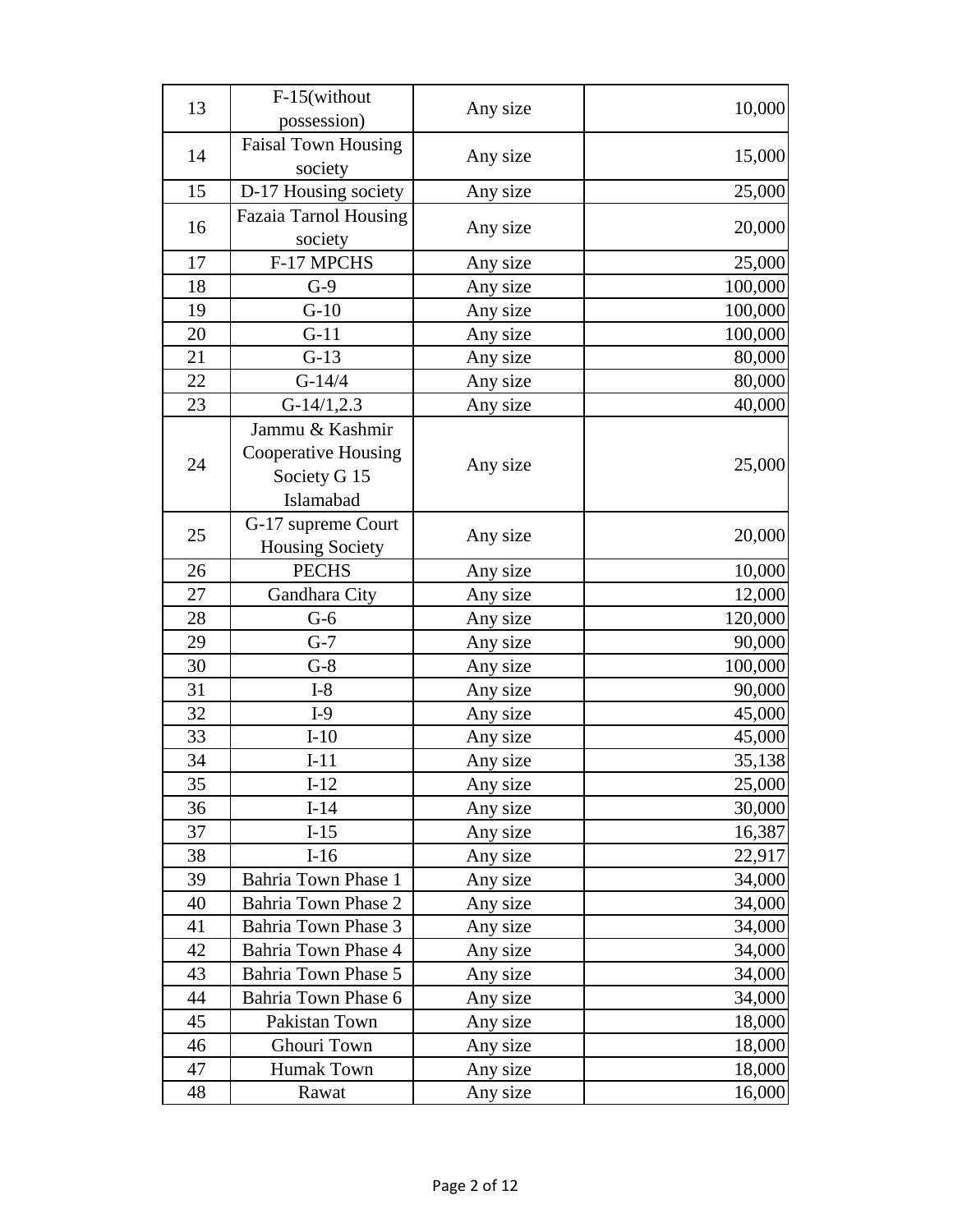| 49 | H sector                | Any size | 30,000 |
|----|-------------------------|----------|--------|
| 50 | CDA Enclave - I         | Any size | 30,000 |
| 51 | CDA Enclave - II        | Any size | 30,000 |
| 52 | CDA Enclave - III       | Any size | 44,000 |
| 53 | Margalla Town           | Any size | 44,000 |
| 54 | Bara Kahu               | Any size | 22,000 |
| 55 | Chatta Bakhtawar        | Any size | 20,000 |
| 56 | <b>Chak Shahzad</b>     | Any size | 28,000 |
| 57 | Banigala                | Any size | 28,000 |
| 58 | Jinnah Garden           | Any size | 20,000 |
| 59 | <b>River Garden</b>     | Any size | 20,000 |
| 60 | Naval Anchorage         | Any size | 20,000 |
|    | Gulberg Residencia      |          | 19,000 |
| 61 | with possession         | Any size |        |
|    | Gulberg Residencia      |          |        |
|    | without possession      | Any size | 13,000 |
| 62 | DHA Phase 1             | Any size | 30,000 |
| 63 | DHA Phase 2             | Any size | 35,000 |
| 64 | <b>DHA Phase 2 Extn</b> | Any size | 8,264  |
| 65 | DHA Phase 3             | Any size | 16,529 |
| 66 | DHA Phase 4             | Any size | 9,917  |
| 67 | DHA Phase 5             | Any size | 19,835 |
| 68 | <b>DHA Valley</b>       | Any size | 8,264  |

|        | <b>Valuation of Immovable Properties (Flats and Apartments)</b> |               |                                  |  |
|--------|-----------------------------------------------------------------|---------------|----------------------------------|--|
| S. No. | <b>Sector / Location</b>                                        | <b>Nature</b> | Value per square foot<br>(in Rs) |  |
| 69     | $E-6$                                                           | Flat          | <b>NA</b>                        |  |
| 70     | $E-7$                                                           | Flat          | <b>NA</b>                        |  |
| 71     | $F-6$                                                           | Flat          | <b>NA</b>                        |  |
| 72     | $F-7$                                                           | Flat          | <b>NA</b>                        |  |
| 73     | E-11 Margala                                                    | Flat          | 7,000                            |  |
| 74     | E-11 other flats                                                | Flat          | 5,000                            |  |
| 75     | Veranda Residence<br>$E-11$                                     | Flat          | 10,000                           |  |
| 76     | Capital Heights E-11                                            | Flat          | 8,000                            |  |
| 77     | $B-17$                                                          | Flat          | 4,500                            |  |
| 78     | $D-12$                                                          | Flat          | 7,500                            |  |
| 79     | $F-8$                                                           | Flat          | 15,000                           |  |
| 80     | F-8 Centaurus                                                   | Flat          | 25,000                           |  |
| 81     | New Blue Area<br>(Opposite F9)<br>Developed                     | Flat          | 20,000                           |  |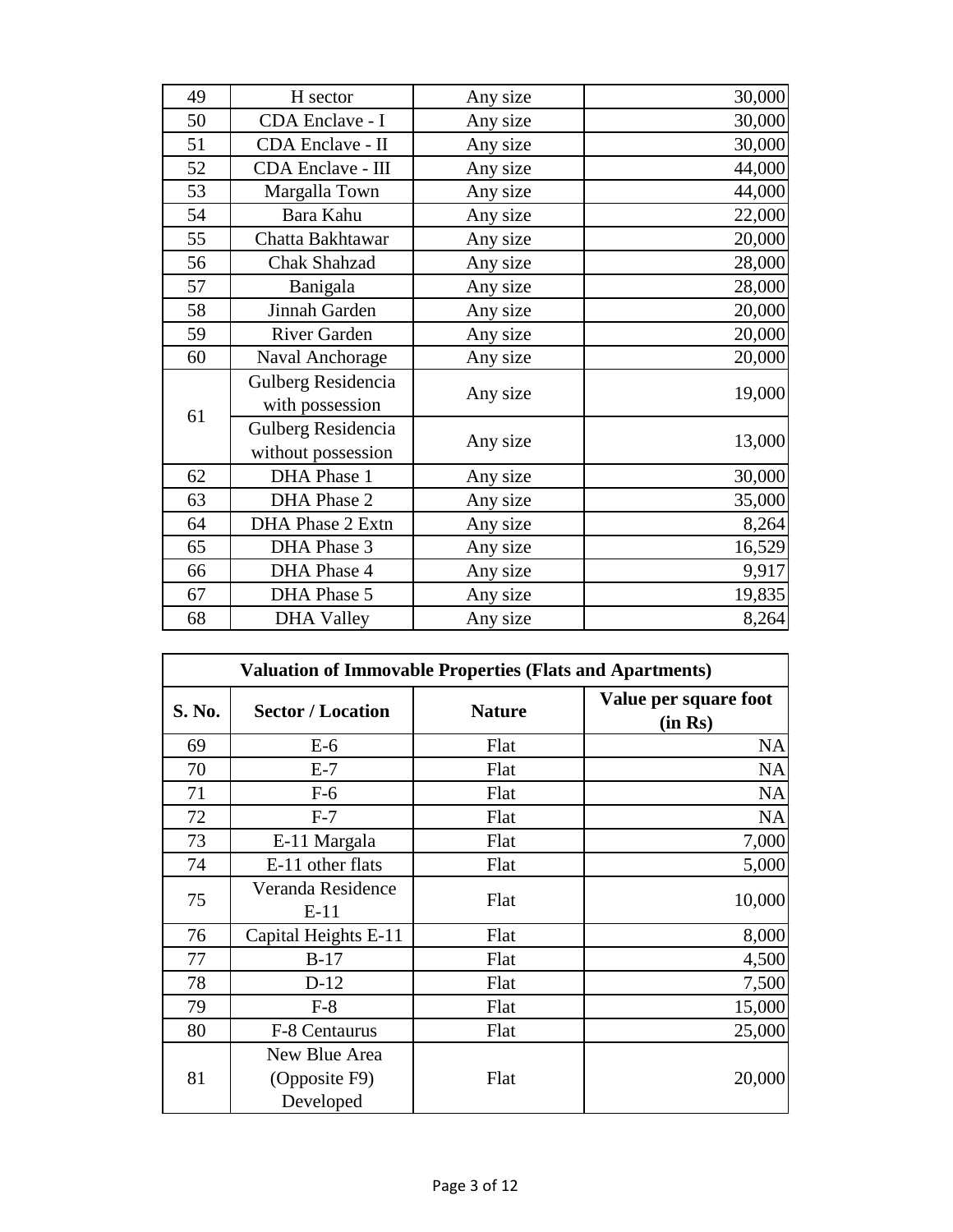| 82  | New Blue Area<br>(opposite F9) Under<br>Developed                              | Flat | 10,000 |
|-----|--------------------------------------------------------------------------------|------|--------|
| 83  | F-10 Silver Oaks<br>$(below 1,500 Sq$ Feet)                                    | Flat | 18,000 |
| 84  | F-10 Silver Oaks<br>(Above 1,500 Sq Feet)                                      | Flat | 15,000 |
| 85  | F-10 sukh chayn                                                                | Flat | 20,000 |
| 86  | F-11 other flats                                                               | Flat | 10,000 |
| 87  | F-10 other flats                                                               | Flat | 10,000 |
| 88  | $F-11$                                                                         | Flat | 14,000 |
| 89  | $F-15$                                                                         | Flat | 6,000  |
| 90  | <b>Faisal Town Housing</b><br>society                                          | Flat | 5,500  |
| 91  | D-17 Housing society                                                           | Flat | 6,000  |
| 92  | F-17 MPCHS                                                                     | Flat | 6,000  |
| 93  | $G-9$                                                                          | Flat | 7,000  |
| 94  | $G-10$                                                                         | Flat | 7,000  |
| 95  | G-11 exluding Warda<br>Hamna, Arch, Deans<br>and 11 center<br>apartments       | Flat | 8,000  |
| 96  | G-11 (Warda Hamna,<br>Warda Hamna, Arch,<br>Deans and 11 center<br>apartments) | Flat | 10,000 |
| 97  | $G-13$                                                                         | Flat | 7,000  |
| 98  | $G-14$                                                                         | Flat | 7,000  |
| 99  | $G-15$                                                                         | Flat | 7,000  |
| 100 | Jammu & Kashmir<br>Cooperative Housing<br>Society G 15<br>Islamabad            | Flat | 7,000  |
| 101 | G-17 supreme Court<br>Housing Society                                          | Flat |        |
| 102 | <b>PECHS</b>                                                                   | Flat | 7,000  |
| 103 | $G-6$                                                                          | Flat | 9,000  |
| 104 | $G-7$                                                                          | Flat | 9,000  |
| 105 | $G-8$                                                                          | Flat | 9,000  |
| 106 | $F-10$                                                                         | Flat | 9,000  |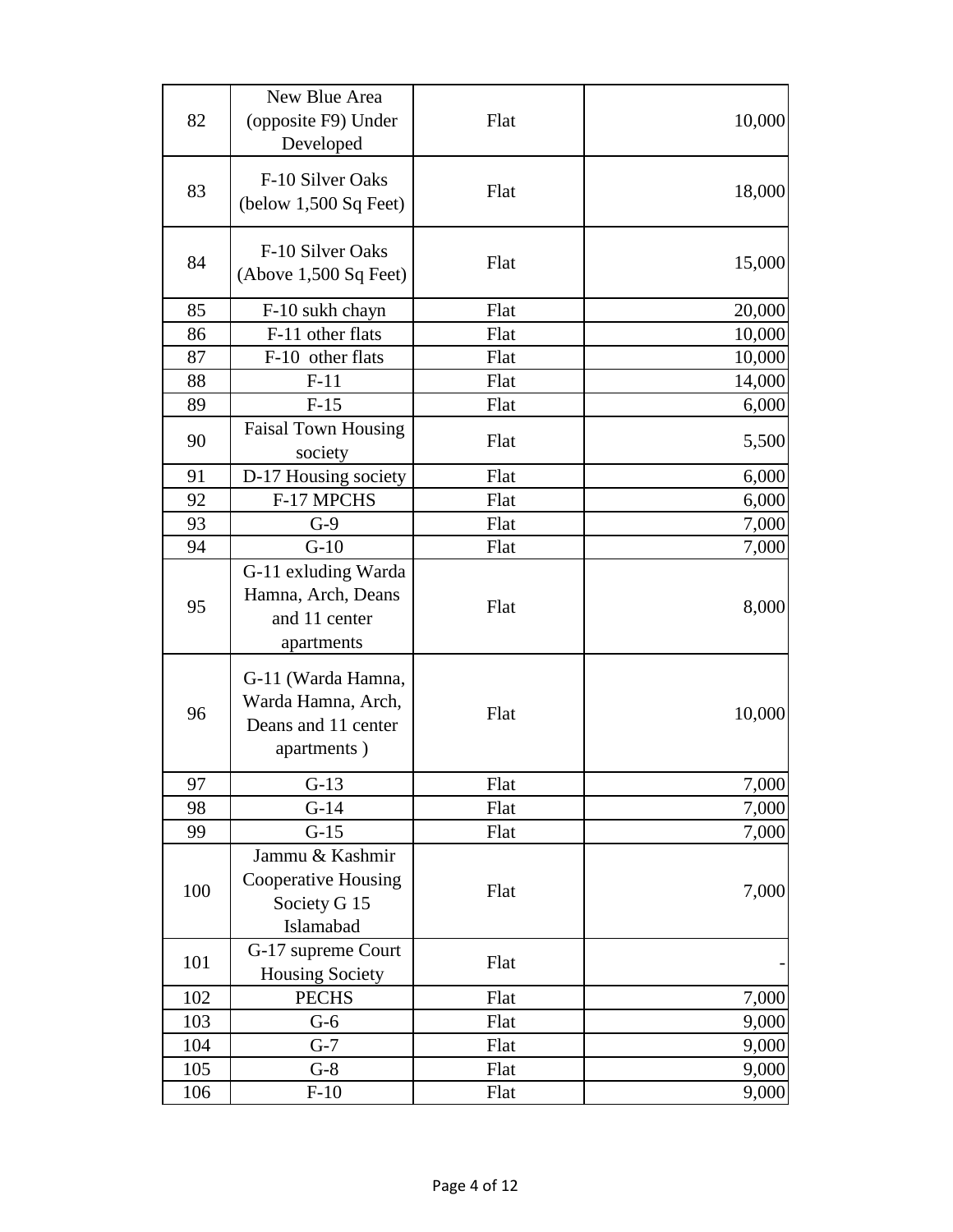| 107 | Fazaia Tarnol Housing<br>Society | Flat | 7,000 |
|-----|----------------------------------|------|-------|
| 108 | Gandhara City                    | Flat | 5,000 |
| 109 | Gulberg Residencia               | Flat | 5,500 |
|     | <b>Gulber Greens</b>             | Flat | 7,000 |
| 110 | Markaz I-8                       | Flat | 3,555 |

| <b>Valuation of Immovable Properties (Commercial)</b> |                                   |                       |                                  |
|-------------------------------------------------------|-----------------------------------|-----------------------|----------------------------------|
| S. No.                                                | <b>Sector / Location</b>          | <b>Nature</b>         | Value per square foot<br>(in Rs) |
|                                                       | <b>Blue Area Jinnah</b><br>Avenue | Shop                  | 48,611                           |
|                                                       | Mezzanine                         | Flat/Offices          | 18,889                           |
| 111                                                   | 1st Floor                         | Flat                  | 16,667                           |
|                                                       | 2nd Floor                         | Flat                  | 15,556                           |
|                                                       | <b>Other Floors</b>               | <b>Other Floors</b>   | 12,222                           |
|                                                       | <b>Blind Basement</b>             | <b>Blind Basement</b> | 8,333                            |
|                                                       | Blue Area Fazal-e-Haq<br>Road     | Shop                  | 45,139                           |
|                                                       | Mezzanine                         | Flat/Offices          | 16,667                           |
| 112                                                   | 1st Floor                         | Flat                  | 15,556                           |
|                                                       | 2nd Floor                         | Flat                  | 15,000                           |
|                                                       | <b>Other Floors</b>               | <b>Other Floors</b>   | 13,333                           |
|                                                       | <b>Blind Basement</b>             | <b>Blind Basement</b> | 6,667                            |
|                                                       |                                   | <b>Ground Shop</b>    | 30,556                           |
|                                                       |                                   | Back side Shop        | 27,778                           |
| 113                                                   | <b>Melody Market</b>              | <b>Basement</b>       | 13,333                           |
|                                                       |                                   | <b>Other Floors</b>   | 9,722                            |
|                                                       |                                   | <b>Blind Basement</b> | 6,944                            |
|                                                       |                                   | Ground Shop           | 30,556                           |
|                                                       |                                   | <b>Back side Shop</b> | 27,778                           |
| 114                                                   | Abpara market                     | <b>Basement</b>       | 13,333                           |
|                                                       |                                   | <b>Other Floors</b>   | 9,722                            |
|                                                       |                                   | <b>Blind Basement</b> | 6,944                            |
|                                                       |                                   | Ground Shop           | 18,889                           |
|                                                       |                                   | Back side Shop        | 15,556                           |
| 115                                                   | I & T Center G-6                  | <b>Basement</b>       | 8,889                            |
|                                                       |                                   | <b>Other Floors</b>   | 8,889                            |
|                                                       |                                   | <b>Blind Basement</b> | 5,556                            |
|                                                       |                                   | <b>Ground Shop</b>    | 22,111                           |
| 116                                                   | I & T Center G-7                  | Back side Shop        | 18,333                           |
|                                                       |                                   | <b>Basement</b>       | 9,444                            |
|                                                       |                                   | Other Floors          | 9,722                            |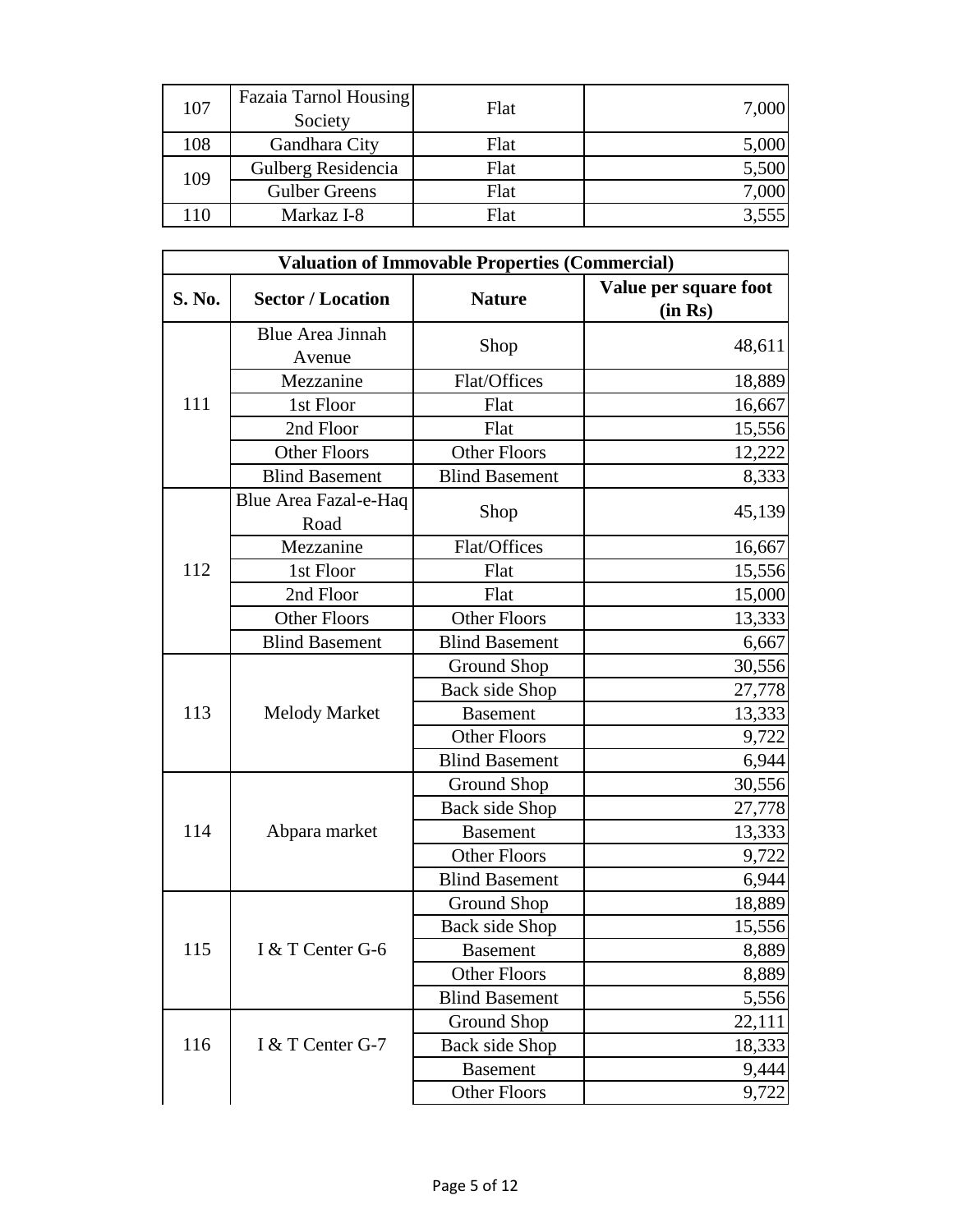|     |                    | <b>Blind Basement</b> | 4,444  |
|-----|--------------------|-----------------------|--------|
|     |                    | Flats /Offices        | 6,111  |
|     |                    | <b>Ground Shop</b>    | 27,778 |
|     |                    | Back side Shop        | 25,000 |
| 117 | G-7 Markaz         | <b>Basement</b>       | 12,500 |
|     |                    | <b>Blind Basement</b> | 6,944  |
|     |                    | other floors          | 9,722  |
|     |                    | Ground Shop           | 28,889 |
|     |                    | <b>Back side Shop</b> | 26,667 |
|     |                    | <b>Basement</b>       | 13,333 |
| 118 | G-8 Markaz         | <b>Other Floors</b>   | 9,722  |
|     |                    | Flat/ Offices         | 9,722  |
|     |                    | <b>Blind Basement</b> | 4,444  |
|     |                    | <b>Ground Shop</b>    | 21,667 |
|     |                    | Back side Shop        | 18,333 |
|     |                    | <b>Basement</b>       | 9,444  |
| 119 | I & T Center G-8   | <b>Other Floors</b>   | 9,722  |
|     |                    | <b>Blind Basement</b> | 4,444  |
|     |                    | Flats/offices         | 11,111 |
|     |                    | Ground Shop           | 30,556 |
|     |                    | <b>Back side Shop</b> | 27,778 |
|     | G-9 Markaz         | <b>Basement</b>       | 13,333 |
| 120 |                    | <b>Blind Basement</b> | 5,556  |
|     |                    | other floors          | 9,722  |
|     | 1st Floor          | flats and offices     | 11,111 |
|     |                    | Ground Shop           | 21,667 |
|     | I & T Center G-9   | <b>Back side Shop</b> | 18,333 |
|     |                    | <b>Basement</b>       | 9,444  |
| 121 |                    | <b>Other Floors</b>   | 9,722  |
|     |                    | <b>Blind Basement</b> | 4,444  |
|     | 1st Floor          | Flat/Office           | 11,111 |
|     |                    | Ground Shop           | 20,833 |
|     | Class-III Shopping | <b>Basement</b>       | 10,000 |
| 122 | Centre G-9         | <b>Other Floors</b>   | 8,333  |
|     |                    | <b>Blind Basement</b> | 2,778  |
|     | 1st Floor          | Flat/Office           | 11,111 |
| 123 |                    | Ground Shop           | 28,889 |
|     |                    | <b>Back side Shop</b> | 26,667 |
|     | G-10 Markaz        | <b>Basement</b>       | 12,222 |
|     |                    | <b>Other Floors</b>   | 8,889  |
|     |                    | <b>Blind Basement</b> | 4,444  |
|     | 1st Floor          | Flat/Office           | 11,111 |
|     |                    | Ground Shop           | 20,000 |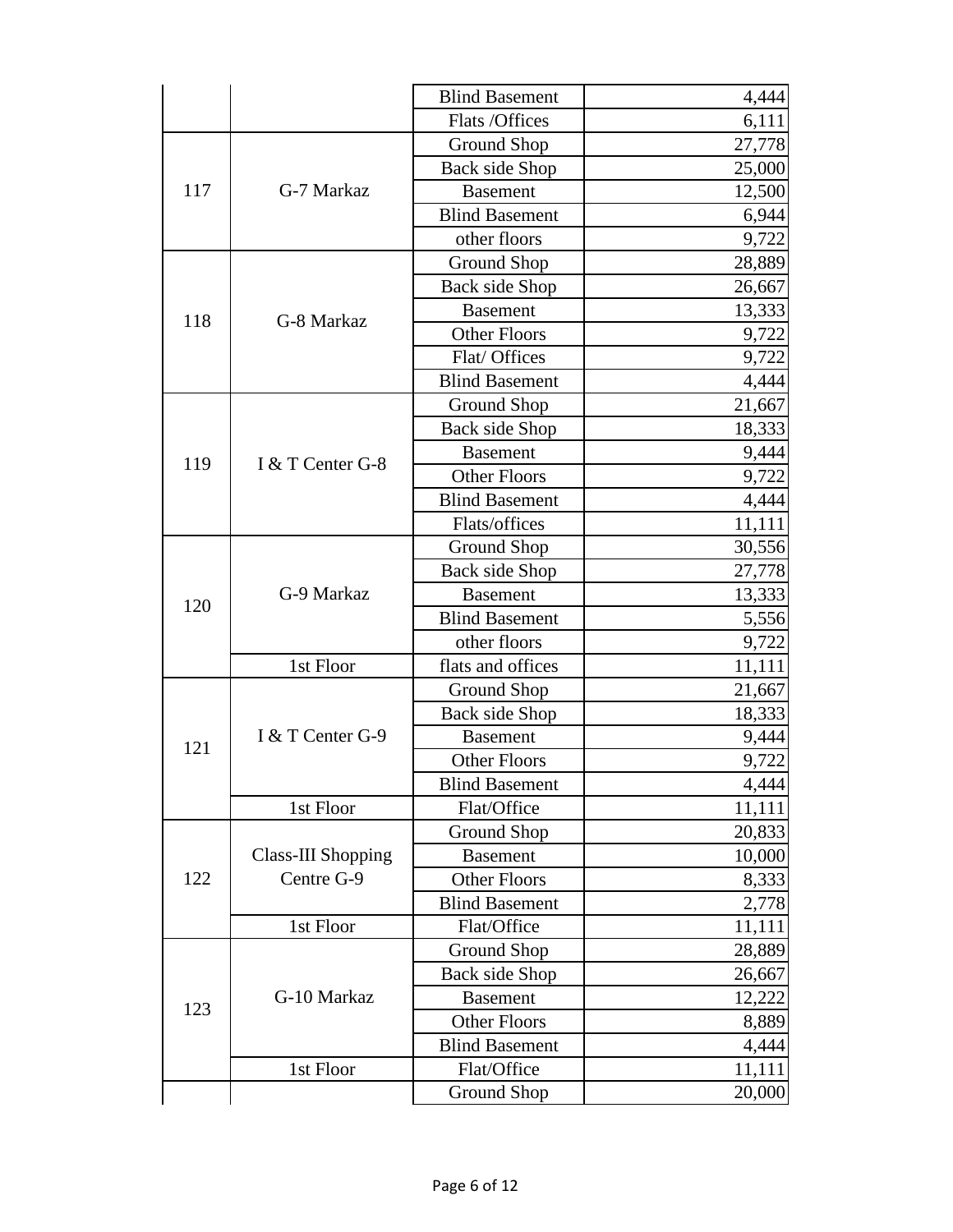| 124 | I & T Center G-10  | <b>Back side Shop</b> | 16,667 |
|-----|--------------------|-----------------------|--------|
|     |                    | <b>Basement</b>       | 10,556 |
|     |                    | <b>Other Floors</b>   | 8,889  |
|     |                    | <b>Blind Basement</b> | 4,444  |
|     | 1st Floor          | Flat/Office           | 11,111 |
|     |                    | Ground Shop           | 20,000 |
|     | Class-III Shopping | <b>Basement</b>       | 9,722  |
| 125 | Centre G-10        | <b>Other Floors</b>   | 8,333  |
|     |                    | <b>Blind Basement</b> | 2,778  |
|     | 1st Floor          | Flat/Office           | 9,722  |
|     |                    | Ground Shop           | 28,889 |
|     |                    | <b>Basement</b>       | 12,222 |
| 126 | G-11 Markaz        | <b>Other Floors</b>   | 8,889  |
|     |                    | <b>Blind Basement</b> | 5,556  |
|     | 1st Floor          | Flat/Office           | 11,111 |
|     |                    | Ground Shop           | 20,000 |
|     |                    | Back side Shop        | 16,667 |
|     | I & T Center G-11  | <b>Basement</b>       | 10,556 |
| 127 |                    | <b>Other Floors</b>   | 8,889  |
|     |                    | <b>Blind Basement</b> | 4,444  |
|     | 1st Floor          | Flat/Office           | 11,111 |
|     |                    | Ground Shop           | 20,000 |
|     | Class-III Shopping | <b>Basement</b>       | 9,722  |
| 128 | Centre G-11        | <b>Other Floors</b>   | 8,333  |
|     |                    | <b>Blind Basement</b> | 2,778  |
|     | 1st Floor          | Flat/Office           | 9,722  |
|     | G-13 Markaz        | <b>Ground Shop</b>    | 26,667 |
|     |                    | <b>Basement</b>       | 11,111 |
| 129 |                    | <b>Other Floors</b>   | 8,889  |
|     |                    | <b>Blind Basement</b> | 5,556  |
|     | 1st Floor          | Flat/Office           | 10,000 |
|     |                    | Ground Shop           | 26,667 |
|     | G-14 Markaz        | <b>Basement</b>       | 12,222 |
| 130 |                    | <b>Other Floors</b>   | 8,889  |
|     |                    | <b>Blind Basement</b> | 5,556  |
|     | 1st Floor          | Flat/Office           | 10,000 |
|     |                    | Ground Shop           | 25,556 |
|     |                    | <b>Basement</b>       | 11,111 |
| 131 | G-15 Markaz        | <b>Other Floors</b>   | 8,333  |
|     |                    | <b>Blind Basement</b> | 5,000  |
|     | 1st Floor          | Flat/Office           | 8,889  |
|     |                    | Ground Shop           | 38,889 |
|     |                    | Back side Shop        | 36,111 |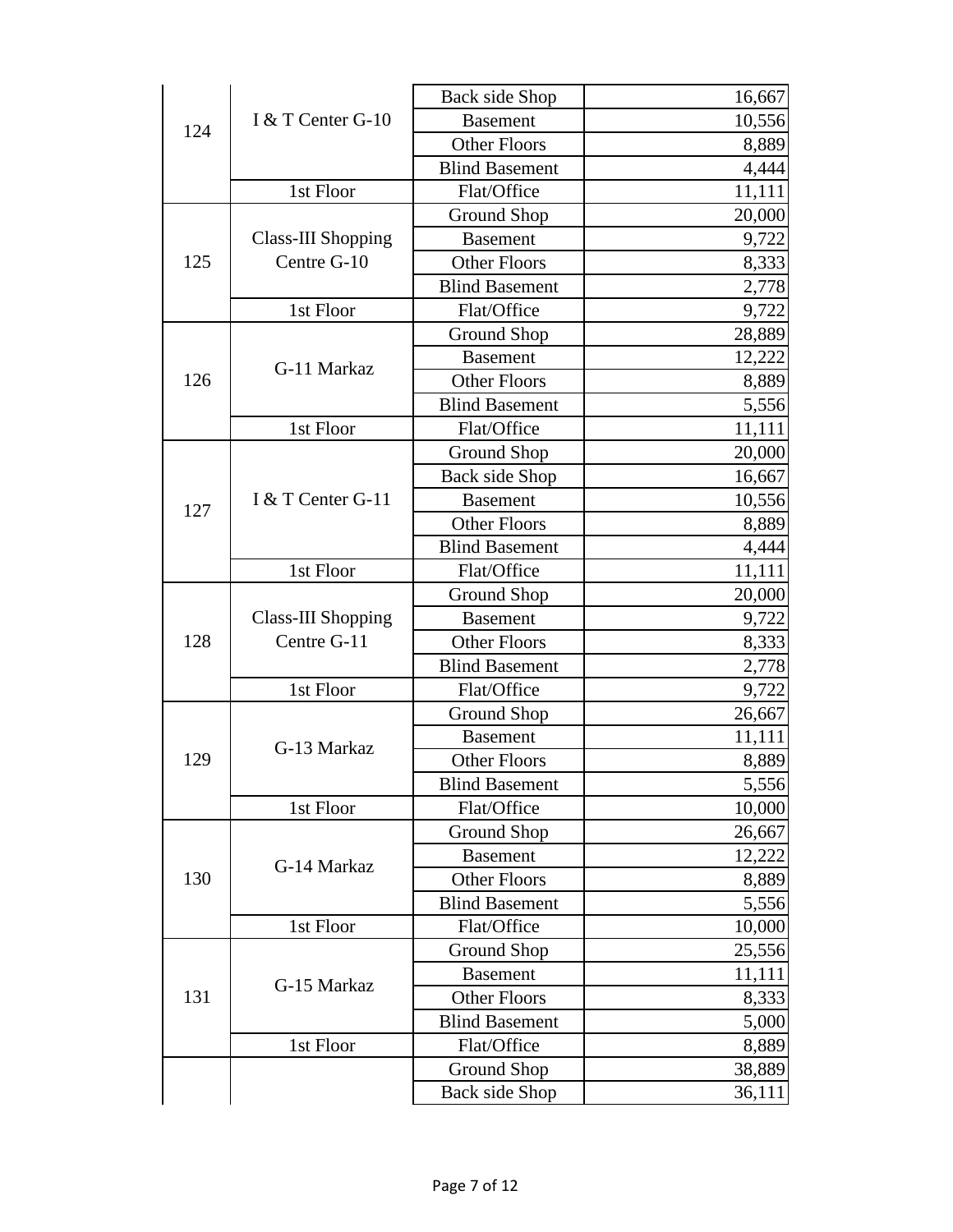| 132 | F-10 Markaz                                   | <b>Basement</b>       | 16,667 |
|-----|-----------------------------------------------|-----------------------|--------|
|     |                                               | <b>Other Floors</b>   | 10,000 |
|     |                                               | <b>Blind Basement</b> | 5,556  |
|     | 1st Floor                                     | Flat/Office           | 11,111 |
|     |                                               | <b>Ground Shop</b>    | 38,889 |
|     |                                               | <b>Back Side Shop</b> | 36,111 |
|     | F-11 Markaz                                   | <b>Basement</b>       | 16,667 |
| 133 |                                               | <b>Other Floors</b>   | 10,000 |
|     |                                               | <b>Blind Basement</b> | 5,556  |
|     | 1st Floor                                     | Flat/Office           | 11,111 |
|     |                                               | Ground Shop           | 20,000 |
|     |                                               | <b>Back Side Shop</b> | 16,667 |
|     | <b>Class-III Shopping</b><br>Centre F-10/F-11 | <b>Basement</b>       | 8,889  |
| 134 |                                               | <b>Other Floors</b>   | 8,333  |
|     |                                               | <b>Blind Basement</b> | 4,444  |
|     | 1st Floor                                     | Flat/Office           | 10,000 |
|     |                                               | Ground Shop           | 19,444 |
|     |                                               | <b>Back Side Shop</b> | 16,667 |
|     | E-11 Markaz                                   | <b>Basement</b>       | 11,111 |
| 135 |                                               | <b>Other Floors</b>   | 8,333  |
|     |                                               | <b>Blind Basement</b> | 4,167  |
|     | 1st Floor                                     | Flat/Office           | 10,000 |
|     |                                               | Ground Shop           | 38,889 |
|     |                                               | <b>Back Side Shop</b> | 33,333 |
| 136 | F-8 Markaz                                    | <b>Basement</b>       | 27,778 |
|     |                                               | <b>Other Floors</b>   | 10,000 |
|     |                                               | <b>Blind Basement</b> | 4,444  |
| 137 | F-8 Centaurus                                 | Ground Shop           | 69,444 |
| 138 | B-17, D-17, F-14, F15,<br>$F-16, F-17$        | Open Plot             | 6,944  |
|     |                                               | Ground Shop           | 14,444 |
|     |                                               | <b>Back Side Shop</b> | 12,222 |
| 139 |                                               | <b>Basement</b>       | 11,111 |
|     | B-17, F15, F-16, F-17                         | Other Floors          | 10,000 |
|     |                                               | <b>Blind Basement</b> | 3,889  |
|     |                                               | Flat/Office           | 8,889  |
|     |                                               | Ground                | 14,444 |
|     |                                               | <b>Back Side Shop</b> | 12,222 |
| 140 | $D-12$                                        | 1st Floor             | 10,000 |
|     |                                               | 2nd Floor             | 8,889  |
|     |                                               | <b>Ground Shop</b>    | 44,444 |
|     |                                               | <b>Back Side Shop</b> | 41,667 |
| 141 | Super Market F-6                              | <b>Basement</b>       | 22,222 |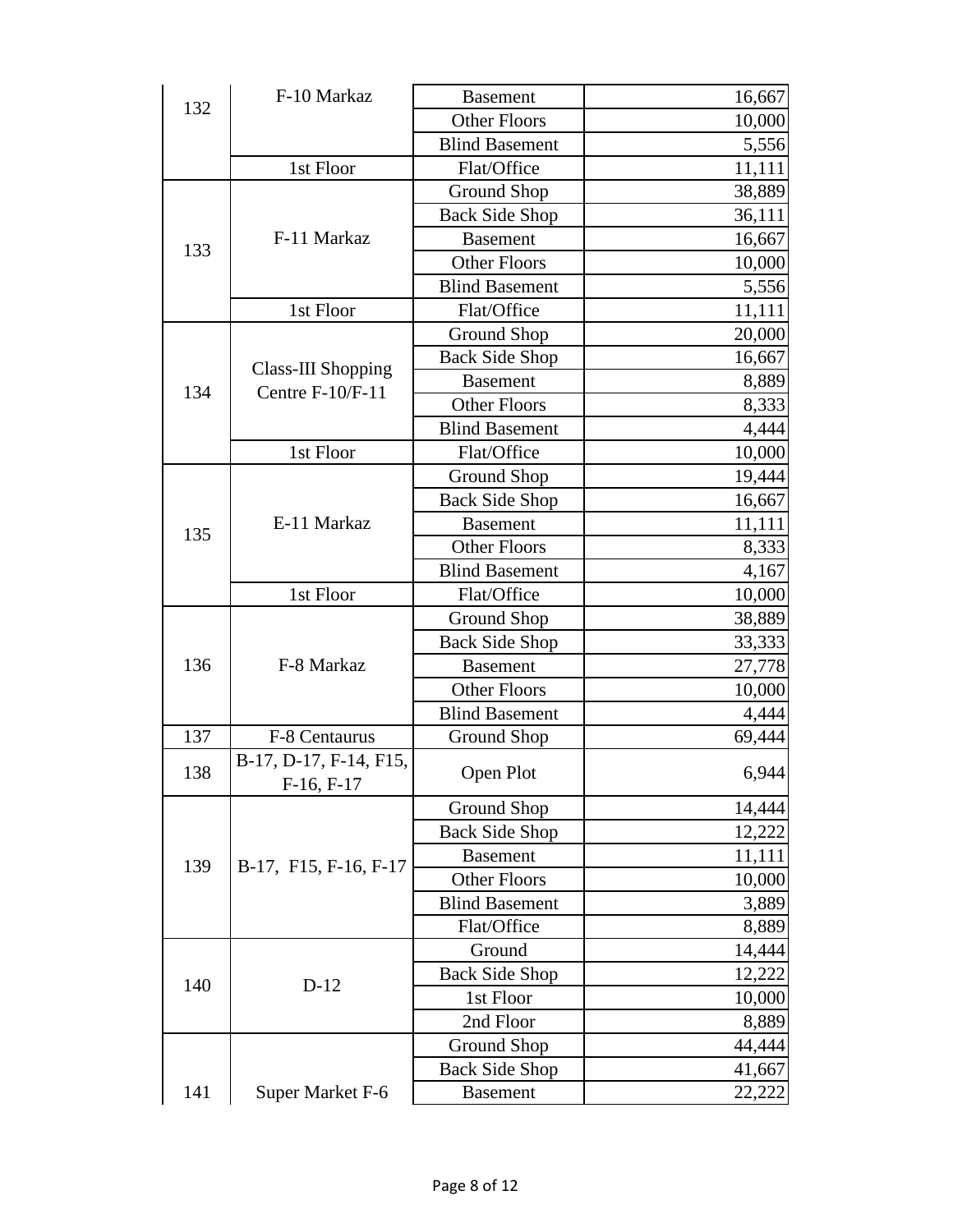|     |                                      | <b>Other Floors</b>   | 16,667 |
|-----|--------------------------------------|-----------------------|--------|
|     |                                      | <b>Blind Basement</b> | 8,889  |
|     |                                      | <b>Ground Shop</b>    | 44,444 |
|     |                                      | <b>Back Side Shop</b> | 41,667 |
| 142 | Jinnah Super Market F-               | <b>Basement</b>       | 22,222 |
|     |                                      | <b>Other Floors</b>   | 16,667 |
|     |                                      | <b>Blind Basement</b> | 8,889  |
|     |                                      | Ground Shop           | 32,778 |
|     |                                      | <b>Back Side Shop</b> | 22,222 |
| 143 | Class-III shopping<br>Centre F-7/F-6 | <b>Basement</b>       | 14,444 |
|     |                                      | <b>Other Floors</b>   | 12,222 |
|     |                                      | <b>Blind Basement</b> | 6,667  |
|     |                                      | Ground Shop           | 41,667 |
|     |                                      | <b>Back Side Shop</b> | 38,889 |
| 144 | Markaz G-5                           | <b>Basement</b>       | 13,889 |
|     |                                      | <b>Other Floors</b>   | 20,000 |
|     |                                      | Flat /Offices         | 20,000 |
|     |                                      | <b>Ground Shop</b>    | 16,667 |
|     | Class-III shopping                   | <b>Back Side Shop</b> | 16,667 |
| 145 | Centre I-8                           | <b>Basement</b>       | 11,111 |
|     |                                      | <b>Blind Basement</b> | 8,333  |
|     |                                      | <b>Other Floors</b>   | 8,333  |
|     | 1st Floor                            | Flat/Offices          | 8,333  |
|     |                                      | <b>Ground Shop</b>    | 33,333 |
|     | Markaz I-8                           | <b>Back Side Shop</b> | 27,778 |
| 146 |                                      | <b>Basement</b>       | 16,667 |
|     |                                      | <b>Blind Basement</b> | 15,556 |
|     |                                      | <b>Other Floors</b>   | 11,111 |
|     | 1st Floor                            | Flat/Offices          | 11,111 |
|     |                                      | <b>Ground Shop</b>    | 12,355 |
|     | Class-III shopping                   | <b>Back Side Shop</b> | 11,120 |
| 147 | Centre I-9                           | <b>Basement</b>       | 5,556  |
|     |                                      | <b>Blind Basement</b> | 2,222  |
|     |                                      | <b>Other Floors</b>   | 6,667  |
|     | 1st Floor                            | Flat/Offices          | 7,413  |
| 148 |                                      | Ground Shop           | 17,297 |
|     | Markaz I-9                           | <b>Back Side Shop</b> | 14,826 |
|     |                                      | <b>Basement</b>       | 8,649  |
|     |                                      | <b>Blind Basement</b> | 2,222  |
|     |                                      | <b>Other Floors</b>   | 6,667  |
|     | 1st Floor                            | Flat/Offices          | 6,667  |
|     |                                      | <b>Ground Shop</b>    | 12,355 |
|     | Class-III shopping                   | <b>Back Side Shop</b> | 11,120 |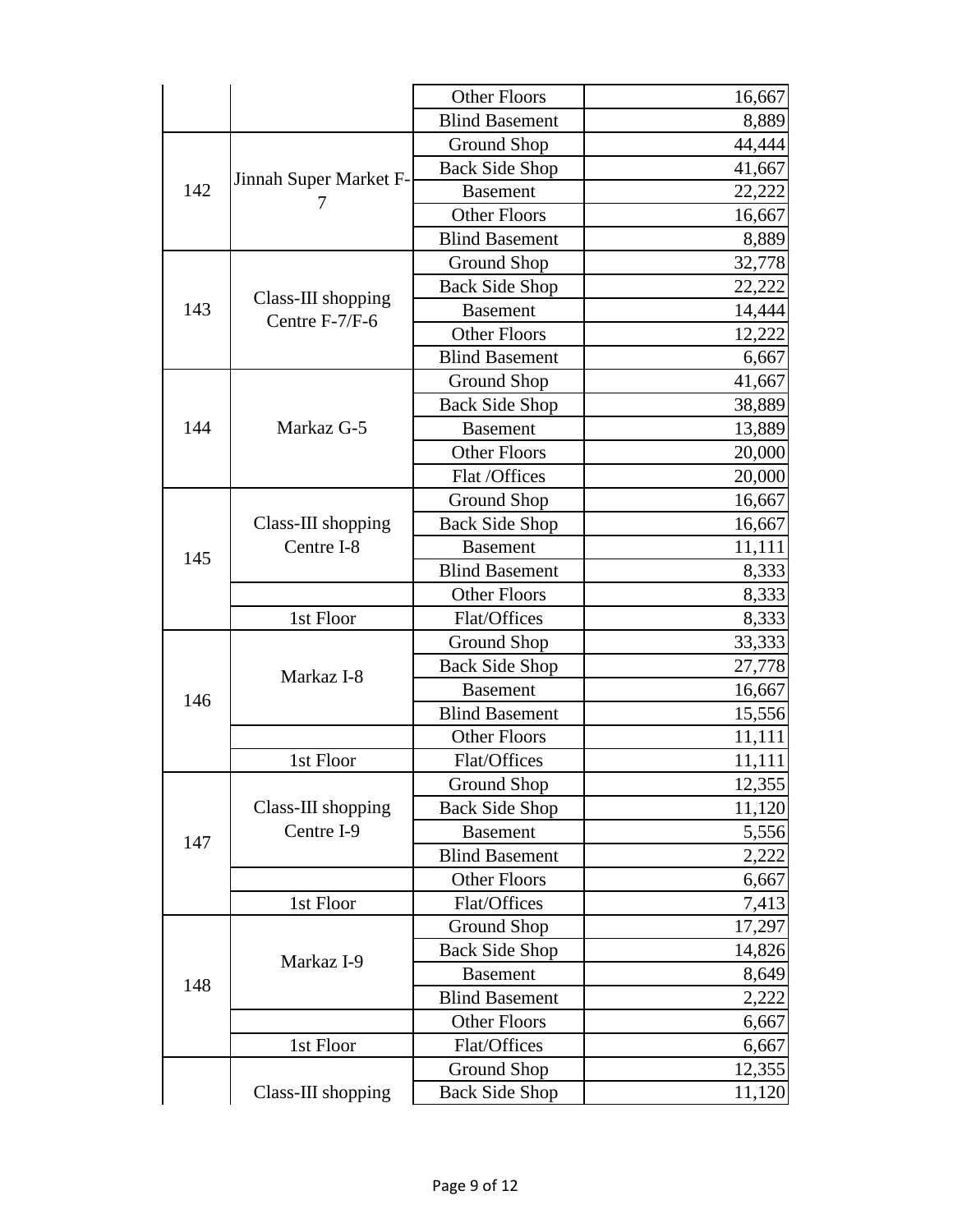| 149 | Centre I-10          | <b>Basement</b>       | 7,413  |
|-----|----------------------|-----------------------|--------|
|     |                      | <b>Blind Basement</b> | 6,667  |
|     |                      | <b>Other Floors</b>   | 3,333  |
|     | 1st Floor            | Flat/Offices          | 7,413  |
|     |                      | <b>Ground Shop</b>    | 17,297 |
|     |                      | <b>Back Side Shop</b> | 14,826 |
|     | Markaz I-10          | <b>Basement</b>       | 8,889  |
| 150 |                      | <b>Blind Basement</b> | 6,667  |
|     |                      | <b>Other Floors</b>   | 4,444  |
|     | 1st Floor            | Flat/Offices          | 6,178  |
| 151 | $I-12$               | Commercial plot       | 5,556  |
| 152 | $I-14$               | Commercial plot       | 5,556  |
| 153 | $I-15$               | Commercial plot       | 2,130  |
| 154 | $I-16$               | Commercial plot       | 6,000  |
| 155 | Pakistan Town        | Commercial plot       | 6,111  |
| 156 | Ghouri Town          | Commercial plot       | 3,556  |
| 157 | <b>Humak Town</b>    | Commercial plot       | 3,333  |
| 158 | Rawat                | Commercial plot       | 3,556  |
| 159 | H sector             | Commercial plot       | 6,111  |
| 160 | <b>CDA</b> Enclave   | Commercial plot       | 6,111  |
| 161 | Margalla Town        | Commercial plot       | 6,111  |
| 162 | Park Enclave         | Commercial plot       | 6,111  |
| 163 | Bara Kahu            | Commercial plot       | 6,111  |
| 164 | Chatta Bukhtawar     | Commercial plot       | 6,111  |
| 165 | Chak Shahzad         | Commercial plot       | 4,444  |
| 166 | Banigala             | Commercial plot       | 4,444  |
| 167 | <b>Gulber Greens</b> | Commercial plot       | 13,774 |
|     | Gulberg Residencia   | Commercial plot       | 10,500 |
| 168 | Jinnah Garden        | Commercial plot       | 8,724  |
| 169 | <b>River Garden</b>  | Commercial plot       | 8,724  |
| 170 | Naval Anchorage      | Commercial plot       | 13,774 |
| 171 | DHA Phase 1          | Commercial plot       | 23,900 |
| 172 | DHA Phase 2          | Commercial plot       | 22,200 |
| 173 | DHA Phase 2 Extn     | Commercial plot       | 9,183  |
| 174 | DHA Phase 3          | Commercial plot       | 9,183  |
| 175 | DHA Phase 4          | Commercial plot       | 9,183  |
| 176 | DHA Phase 5          | Commercial plot       | 18,365 |
| 177 | <b>DHA Valley</b>    | Commercial plot       | 2,755  |

| <b>Valuation of Immovable Properties (Industrial)</b> |               |               |                             |
|-------------------------------------------------------|---------------|---------------|-----------------------------|
| Sr. No.                                               | <b>Sector</b> | <b>Nature</b> | Value per Kanal<br>(in Rs.) |
| 78                                                    | I-9           | Industrial    | 10,000,000]                 |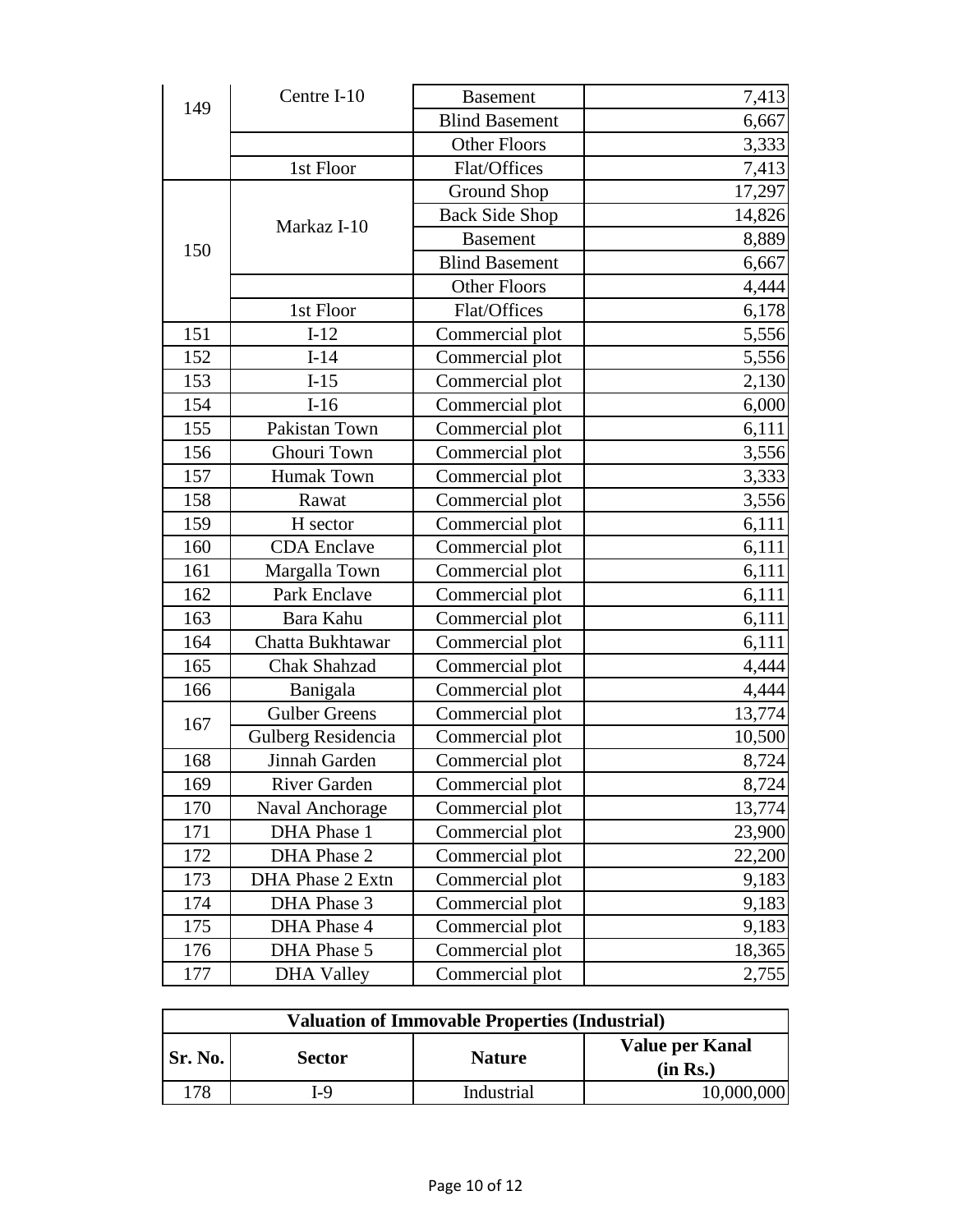| 79  | I-10            | Industrial | 10,000,000 |
|-----|-----------------|------------|------------|
| 180 | Kahuta Triangle | Industrial | 6,000,000  |

| Valuation of Immovable Property (Agro/Poultry/Vagetable Farm) |               |               |                                    |  |
|---------------------------------------------------------------|---------------|---------------|------------------------------------|--|
| <b>Sr. No.</b>                                                | <b>Sector</b> | <b>Nature</b> | <b>Value per Kanal</b><br>(in Rs.) |  |
| 181                                                           | ChakShahzad   | Farm          | 8,000,000                          |  |
| 182                                                           | Tarlai        | Farm          | 5,000,000                          |  |
| 183                                                           | Sihala        | Farm          | 4,000,000                          |  |

| <b>Valuation of Immovable Property (Fruit and Vegetable Market)</b> |                     |                       |                                   |  |
|---------------------------------------------------------------------|---------------------|-----------------------|-----------------------------------|--|
| Sr. No.                                                             | <b>Sector</b>       | <b>Nature</b>         | Value per Square Yard<br>(in Rs.) |  |
| 184                                                                 | $I-11$              | Ground Shop           | 90,000                            |  |
|                                                                     |                     | <b>Back Side Shop</b> | 125,000                           |  |
|                                                                     |                     | <b>Blind Basement</b> | 30,000                            |  |
|                                                                     | 1st Floor           | Flat/Offices          | 60,000                            |  |
|                                                                     | 2nd Floor           | Flat/Offices          | 50,000                            |  |
|                                                                     | <b>Other Floors</b> | Flat/Offices          | 50,000                            |  |

| <b>Valuation of Residential Immovable Property (Bahria Enclave)</b> |                       |               |                                   |  |
|---------------------------------------------------------------------|-----------------------|---------------|-----------------------------------|--|
| Sr. No.                                                             | <b>Sector</b>         | <b>Nature</b> | Value per Square Yard<br>(in Rs.) |  |
| 185                                                                 | Sectors A, B & C      | Any Size      | 40,000                            |  |
|                                                                     | <b>Bahria</b> Enclave |               |                                   |  |
| 186                                                                 | Sectors C1, F, G      | Any Size      | 35,000                            |  |
| 187                                                                 | Sector H,G,L,M        | Any Size      | 35,000                            |  |

| <b>Valuation of Commercial Immovable Property (Bahria Enclave)</b> |               |               |                                   |
|--------------------------------------------------------------------|---------------|---------------|-----------------------------------|
| Sr. No.                                                            | <b>Sector</b> | <b>Nature</b> | Value per Square Yard<br>(in Rs.) |
| 188                                                                | Civic Zone    | Any Size      |                                   |

| Valuation of Commercial Immovable Property (Bahria Civic Centre and<br>others) |                 |               |                                   |  |
|--------------------------------------------------------------------------------|-----------------|---------------|-----------------------------------|--|
| Sr. No.                                                                        | <b>Sector</b>   | <b>Nature</b> | Value per Square Yard<br>(in Rs.) |  |
| 189                                                                            | Ground Shop     | Any Size      | 250,000                           |  |
|                                                                                | <b>Basement</b> | Any Size      | 150,000                           |  |
|                                                                                | 1st Floor       | Any Size      | 120,000                           |  |
|                                                                                | 2nd Floor       | Any Size      |                                   |  |

| <b>Valuation of Farm Houses Gulberg Greens</b> |
|------------------------------------------------|
|------------------------------------------------|